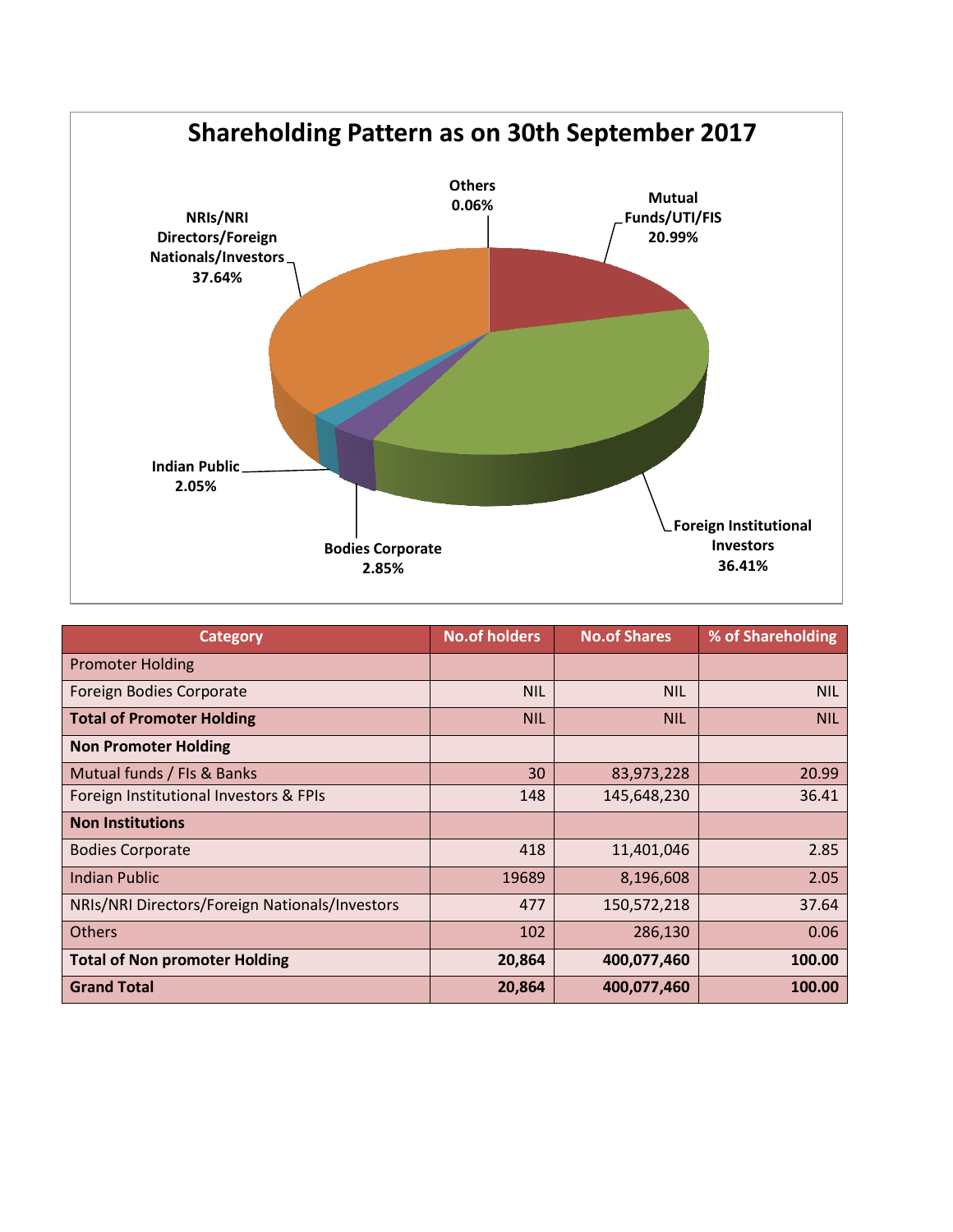- 1. Name of Listed Entity:Redington (India) Limited
- 2. Scrip Code/Name of Scrip/Class of Security: REDINGTON
- 3. Share Holding Pattern Filed under: 31b
- 4. Share Holding Pattern as on : 30-Sep-2017
- 5. **Declaration**: The Listed entity is required to submit the following declaration to the extent of submission of information:-

| <b>S. No.</b> | <b>Particulars</b>                                              | Yes/No    |                     |
|---------------|-----------------------------------------------------------------|-----------|---------------------|
|               | Whether the Listed Entity has issued any partly paid up         | No.       |                     |
|               | shares?                                                         |           |                     |
|               | Whether the Listed Entity has issued any Convertible            | No        |                     |
|               | Securities or Warrants?                                         |           |                     |
|               | Whether the Listed Entity has any shares against which          | <b>No</b> |                     |
|               | depository receipts are issued?                                 |           |                     |
|               | Whether the Listed Entity has any shares in locked-in?          | Yes       | <b>Public Group</b> |
|               | Whether any shares held by promoters are pledge or              | No        |                     |
|               | otherwise encumbered?                                           |           |                     |
|               | Whether the Listed Entity has issued any differential Voting No |           |                     |
|               | Rights?                                                         |           |                     |

## Table I - Summary Statement holding of specified securities

| Categ<br>ry<br>(1) | <b>Category</b><br>ΟT<br>sharehold<br>$\overset{er}{\text{(II)}}$ | Nos.<br>of<br>share<br>(III) | No. of<br>fully<br>paid up<br>shares<br>held<br>(IV) | No.<br>оf<br>Partly<br>equity<br>shares<br>held<br>(V) | No. of<br>shares<br>underlyi<br><b>Depositor</b><br><b>Receipts</b><br>WIJ, | Total<br>nos.<br>share<br>held<br>(VII) =<br>(N)+(V)<br>(VI) | <b>Shareholdi</b><br>ng as a %<br>of tot <u>al no.</u><br><i>(calculated</i><br>per SCRR,<br>1957)<br>(VIII) |                        | <b>Number of Voting</b><br>Rights held in each<br>class of securities<br>(IX) |          |                                        | No. of<br>Shares<br>Underlyi<br><b>Outstandin</b><br>convertibl<br><b>securities</b><br><i>(including</i> | <b>Shareholding</b><br>as a %<br>assuming full<br>of convertible<br>securities ( as<br>percentage<br>diluted share | <b>Number</b><br>οt<br>Locked<br>(XII) |                                                                |               | <b>Number</b><br>of<br>Shares<br><i><b>otherwise</b></i><br>encumbere<br>(XIII) | Number<br>of equity<br>shares<br>in<br>dematerial<br>ed form |
|--------------------|-------------------------------------------------------------------|------------------------------|------------------------------------------------------|--------------------------------------------------------|-----------------------------------------------------------------------------|--------------------------------------------------------------|--------------------------------------------------------------------------------------------------------------|------------------------|-------------------------------------------------------------------------------|----------|----------------------------------------|-----------------------------------------------------------------------------------------------------------|--------------------------------------------------------------------------------------------------------------------|----------------------------------------|----------------------------------------------------------------|---------------|---------------------------------------------------------------------------------|--------------------------------------------------------------|
|                    |                                                                   |                              |                                                      |                                                        |                                                                             |                                                              | As a % of<br>$\overline{(A+B+C2)}$                                                                           | Cla<br>SS.<br>eg:<br>Λ | No of<br>Voting<br>Cla<br>s s<br>eg:                                          | To<br>al | Tot<br>al<br>as a<br>% of<br>$(A+B+C)$ | Warrants)<br>(X)                                                                                          | capital)<br>(XI)= (VII)+(X)<br>As a % of<br>$(A+B+CZ)$                                                             | No<br>(a)                              | As a<br>%<br>of<br>tot<br>αI<br>Sha<br>r es<br>hel<br>d<br>(b) | N<br>o.<br>(a | As a<br>% of<br>total<br><b>Shar</b><br>e s<br>held<br>(b)                      | (XIV)                                                        |
|                    | Promoter &<br>Promoter<br>Group                                   |                              |                                                      |                                                        |                                                                             |                                                              | $0.00\,$                                                                                                     |                        |                                                                               |          | 0.00                                   |                                                                                                           | 0.00                                                                                                               |                                        | 0.00                                                           |               |                                                                                 |                                                              |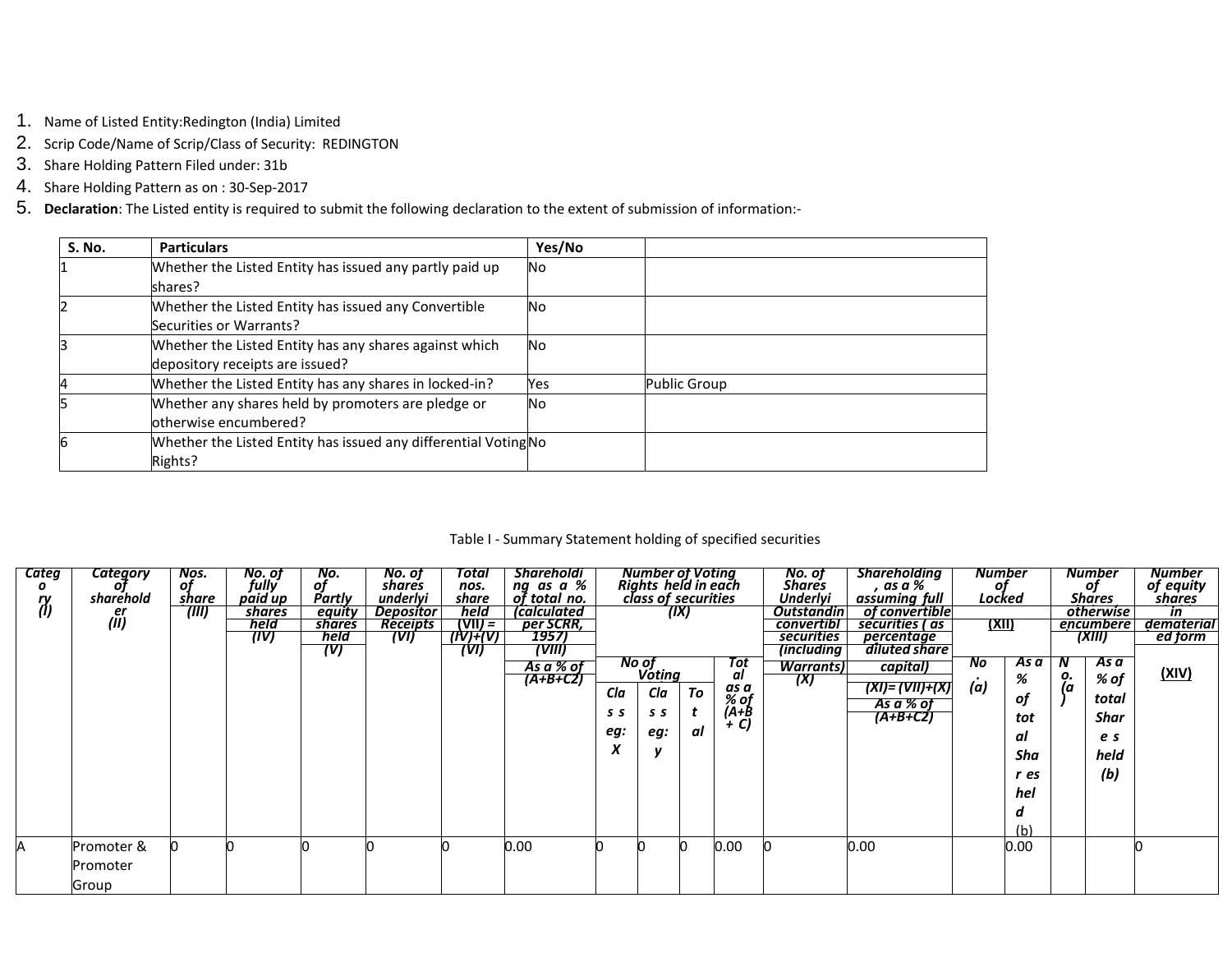| B              | Public           | 20864 | 4000774600 |  | 4000774 100.00 |      | 400070 |      | 4000 100.00 0 | 100.00 | 3424 | 0.00     |   |      | 305723619 |
|----------------|------------------|-------|------------|--|----------------|------|--------|------|---------------|--------|------|----------|---|------|-----------|
|                |                  |       |            |  | 60             |      | 7460   | 7746 |               |        |      |          |   |      |           |
|                |                  |       |            |  |                |      |        |      |               |        |      |          |   |      |           |
|                | Non Promoter-0   |       |            |  |                | 0.00 |        |      | 0.00          | 0.00   |      | 0.00     | Ю | 0.00 |           |
|                | Non Public       |       |            |  |                |      |        |      |               |        |      |          |   |      |           |
| C <sub>1</sub> | <b>Shares</b>    |       |            |  |                | 0.00 |        |      | 0.00          | 0.00   |      | 0.00     |   |      |           |
|                | underlying DRs   |       |            |  |                |      |        |      |               |        |      |          |   |      |           |
| C <sub>2</sub> | Shares held by 0 |       |            |  |                | 0.00 |        |      | 0.00          | 0.00   |      | $0.00\,$ |   |      |           |
|                | Employee         |       |            |  |                |      |        |      |               |        |      |          |   |      |           |
|                | Trusts           |       |            |  |                |      |        |      |               |        |      |          |   |      |           |
|                | Total            | 20864 | 4000774600 |  | 4000774 100.00 |      | 400070 |      | 4000 100.00 0 | 100.00 | 3424 | 0.00     |   |      | 305723619 |
|                |                  |       |            |  | 60             |      | 7460   | 7746 |               |        |      |          |   |      |           |
|                |                  |       |            |  |                |      |        |      |               |        |      |          |   |      |           |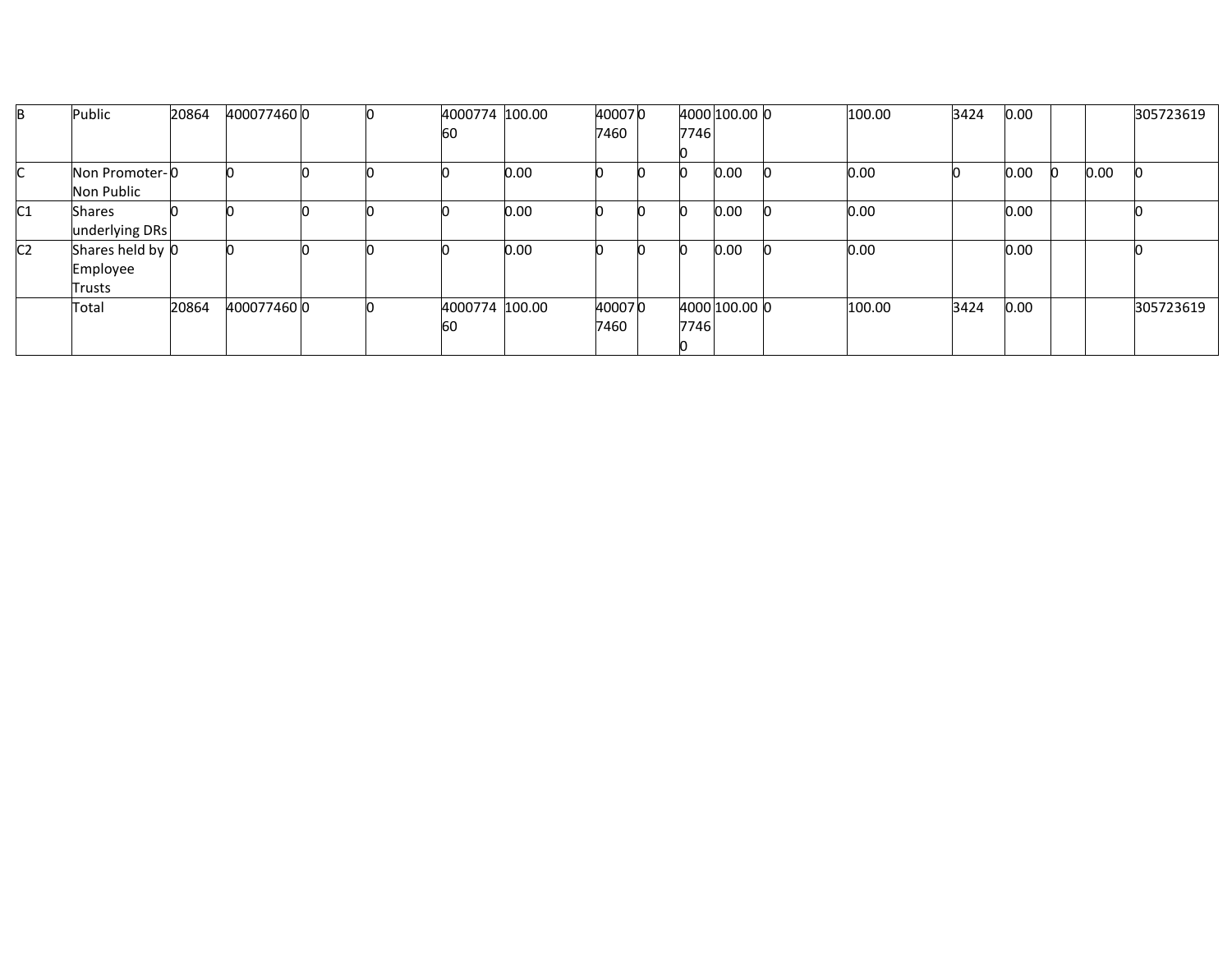| Table II - Statement showing shareholding pattern of the Promoter and Promoter Group |  |
|--------------------------------------------------------------------------------------|--|
|                                                                                      |  |

|                         | Category &             | PAN                           |                | No. of No. of                     | Partly                    | Nos. of                              | Total                 | <b>Shareholl</b>             |             |                        |              | <b>Number of Voting Rights</b> | No. of                                | Shareholdi                                                                                                                                      |         | Number of              |          | Number of                      | Number of                                       |
|-------------------------|------------------------|-------------------------------|----------------|-----------------------------------|---------------------------|--------------------------------------|-----------------------|------------------------------|-------------|------------------------|--------------|--------------------------------|---------------------------------------|-------------------------------------------------------------------------------------------------------------------------------------------------|---------|------------------------|----------|--------------------------------|-------------------------------------------------|
|                         | of the<br>Shareholders | $^{\prime\prime\prime\prime}$ | <b>shareh</b>  | <b>fully</b><br>paid              | paid-up                   | <b>shares</b>                        | nos.                  | ding %<br>calculate          |             |                        | (IX)         | each class of securities       | <b>Shares</b><br><b>Underlyin</b>     | $g$ , as a $%$                                                                                                                                  |         | Locked in              |          | <b>Shares</b>                  | equity<br>$\overline{pledged\ or\}$ shares held |
|                         | W                      |                               | older<br>(III) | $\mathsf{u}\mathsf{p}$            | equity<br><b>shares</b>   | underlyin                            | shares<br>held        |                              |             |                        |              |                                | <b>Outstandin</b>                     | assuming<br>full                                                                                                                                |         | <i>shares</i><br>(XII) |          | <b><i><u>Otherwise</u></i></b> | in                                              |
|                         |                        |                               |                |                                   | held                      |                                      | $\frac{1}{\sqrt{11}}$ | d as per<br>SCRR,            |             |                        |              |                                | convertibl                            | conversion                                                                                                                                      |         |                        |          | encumbere                      | dematerial                                      |
|                         |                        |                               |                |                                   | $\overline{(\mathsf{V})}$ | <i>Depositor</i><br>Receipts<br>(VI) |                       | 1957                         |             |                        |              |                                | securities                            | $\sigma$                                                                                                                                        |         |                        |          | (XIII)                         | ed form                                         |
|                         |                        |                               |                | equity<br>share<br>s held<br>(IV) |                           |                                      |                       |                              |             | No of Voting<br>Rights |              | <b>Total</b>                   | <i>lincluding</i><br><b>Warrants)</b> | convertibl<br>securities (                                                                                                                      | N<br>ο. | As a                   | N        | As a                           | <i><b>TXIV)</b></i>                             |
|                         |                        |                               |                |                                   |                           |                                      |                       | <u>As a % of</u><br>(A+B+C2) |             |                        |              | as a<br>% of                   | (X)                                   | $\overline{as}\overline{a}$                                                                                                                     | (a      | $\%$                   | о.<br>(a | % of                           |                                                 |
|                         |                        |                               |                |                                   |                           |                                      |                       | (VIII)                       |             |                        | To           | Totál                          |                                       | percentag<br>of diluted                                                                                                                         |         | of                     |          | total                          |                                                 |
|                         |                        |                               |                |                                   |                           |                                      |                       |                              | Clas<br>s X | $\frac{Class}{sY}$     | $\mathbf{t}$ | Votin                          |                                       |                                                                                                                                                 |         | tot                    |          | shar                           |                                                 |
|                         |                        |                               |                |                                   |                           |                                      |                       |                              |             |                        | al           | g<br>rights                    |                                       | <b><i><u>Share</u></i></b>                                                                                                                      |         | al                     |          | e <sub>s</sub>                 |                                                 |
|                         |                        |                               |                |                                   |                           |                                      |                       |                              |             |                        |              |                                |                                       |                                                                                                                                                 |         | Sha                    |          | held                           |                                                 |
|                         |                        |                               |                |                                   |                           |                                      |                       |                              |             |                        |              |                                |                                       | $\begin{array}{r}\n\hline\n\text{capital} \\ \hline\n\text{VII} \\ \hline\n\text{VIII} + \text{XI} \\ \hline\n\text{X0} \\ \hline\n\end{array}$ |         |                        |          |                                |                                                 |
|                         |                        |                               |                |                                   |                           |                                      |                       |                              |             |                        |              |                                |                                       | $A+B+C2$                                                                                                                                        |         | r es                   |          | (b)                            |                                                 |
|                         |                        |                               |                |                                   |                           |                                      |                       |                              |             |                        |              |                                |                                       |                                                                                                                                                 |         | hel                    |          |                                |                                                 |
| 1                       | Indian                 |                               | h              | 'n                                | l0                        |                                      | <sup>o</sup>          | 0.00                         |             |                        | n            | 0.00                           |                                       | 0.00                                                                                                                                            | n       | 0.00                   |          |                                |                                                 |
| a                       | Individuals/Hind       |                               | n              |                                   |                           |                                      |                       | 0.00                         |             |                        |              | 0.00                           |                                       | 0.00                                                                                                                                            |         | 0.00                   |          |                                |                                                 |
|                         | u undivided            |                               |                |                                   |                           |                                      |                       |                              |             |                        |              |                                |                                       |                                                                                                                                                 |         |                        |          |                                |                                                 |
|                         | Family                 |                               |                |                                   |                           |                                      |                       |                              |             |                        |              |                                |                                       |                                                                                                                                                 |         |                        |          |                                |                                                 |
| b                       | Central                |                               | h              | 'n                                | $\Omega$                  |                                      | <sup>0</sup>          | 0.00                         |             |                        | O.           | 0.00                           |                                       | 0.00                                                                                                                                            |         | 0.00                   |          |                                |                                                 |
|                         | Government/            |                               |                |                                   |                           |                                      |                       |                              |             |                        |              |                                |                                       |                                                                                                                                                 |         |                        |          |                                |                                                 |
|                         | State                  |                               |                |                                   |                           |                                      |                       |                              |             |                        |              |                                |                                       |                                                                                                                                                 |         |                        |          |                                |                                                 |
|                         | Government(s)          |                               |                |                                   |                           |                                      |                       |                              |             |                        |              |                                |                                       |                                                                                                                                                 |         |                        |          |                                |                                                 |
| IC.                     | Financial              |                               | 'n             |                                   | n                         |                                      |                       | 0.00                         |             |                        | n            | 0.00                           |                                       | 0.00                                                                                                                                            |         | 0.00                   |          |                                |                                                 |
|                         | Institutions/          |                               |                |                                   |                           |                                      |                       |                              |             |                        |              |                                |                                       |                                                                                                                                                 |         |                        |          |                                |                                                 |
|                         | <b>Banks</b>           |                               |                |                                   |                           |                                      |                       |                              |             |                        |              |                                |                                       |                                                                                                                                                 |         |                        |          |                                |                                                 |
| $\overline{d}$          | Any Other              |                               | lo.            | l0                                | O                         | n                                    | 0                     | 0.00                         | n           | n                      | 0            | 0.00                           |                                       | 0.00                                                                                                                                            |         | 0.00                   |          |                                | <sup>0</sup>                                    |
|                         | (specify)              |                               |                |                                   |                           |                                      |                       |                              |             |                        |              |                                |                                       |                                                                                                                                                 |         |                        |          |                                |                                                 |
|                         | Sub-Total (A)(1)       |                               | l0             | 'n                                | l0                        |                                      | Ю                     | 0.00                         |             |                        | n            | 0.00                           |                                       | 0.00                                                                                                                                            | 'n.     | 0.00                   |          |                                |                                                 |
| $\overline{2}$          | Foreign                |                               | 'n             |                                   | n                         |                                      | Ю                     | 0.00                         |             |                        |              | 0.00                           |                                       | 0.00                                                                                                                                            |         | 0.00                   |          |                                |                                                 |
| a                       | Individuals (Non-      |                               |                |                                   |                           |                                      |                       | 0.00                         |             |                        |              | 0.00                           |                                       | 0.00                                                                                                                                            |         | 0.00                   |          |                                |                                                 |
|                         | Resident               |                               |                |                                   |                           |                                      |                       |                              |             |                        |              |                                |                                       |                                                                                                                                                 |         |                        |          |                                |                                                 |
|                         | Individuals/           |                               |                |                                   |                           |                                      |                       |                              |             |                        |              |                                |                                       |                                                                                                                                                 |         |                        |          |                                |                                                 |
|                         | Foreign                |                               |                |                                   |                           |                                      |                       |                              |             |                        |              |                                |                                       |                                                                                                                                                 |         |                        |          |                                |                                                 |
|                         | ndividuals)            |                               |                |                                   |                           |                                      |                       |                              |             |                        |              |                                |                                       |                                                                                                                                                 |         |                        |          |                                |                                                 |
| b                       | Government             |                               | 'n             | l0                                | 0                         | n                                    | Ю                     | 0.00                         | n           |                        | n            | 0.00                           |                                       | 0.00                                                                                                                                            |         | 0.00                   |          |                                |                                                 |
| c                       | Institutions           |                               | b              | o                                 | l0                        | 'n                                   | Ю                     | 0.00                         | IO.         | n                      | n            | 0.00                           |                                       | 0.00                                                                                                                                            |         | 0.00                   |          |                                | O                                               |
| $\overline{\mathsf{d}}$ | Foreign Portfolio      |                               | 'n             |                                   | n                         |                                      |                       | 0.00                         |             |                        | n            | 0.00                           |                                       | 0.00                                                                                                                                            |         | 0.00                   |          |                                |                                                 |
|                         | Investor               |                               |                |                                   |                           |                                      |                       |                              |             |                        |              |                                |                                       |                                                                                                                                                 |         |                        |          |                                |                                                 |
|                         |                        |                               |                |                                   |                           |                                      |                       |                              |             |                        |              |                                |                                       |                                                                                                                                                 |         |                        |          |                                |                                                 |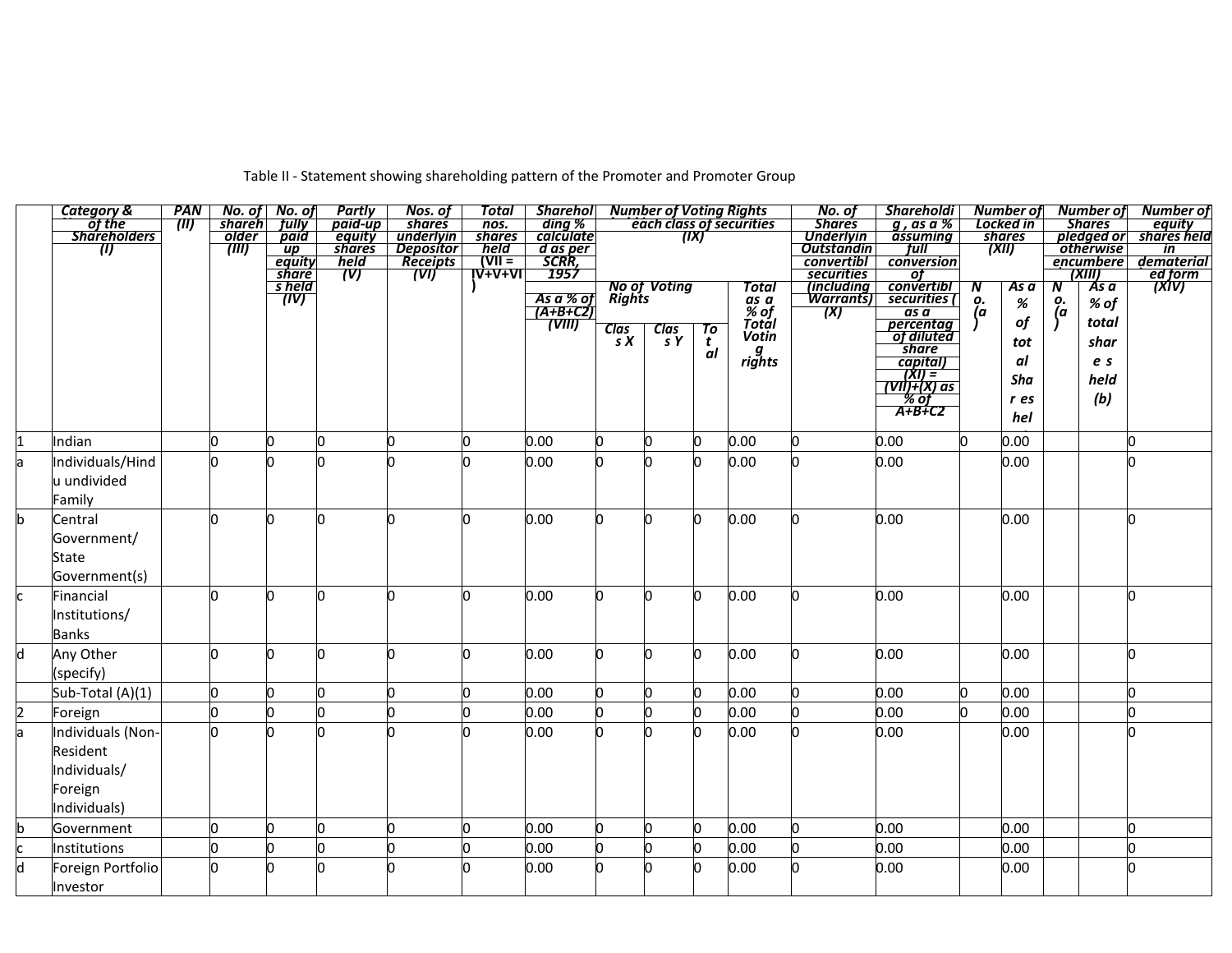| e | Any Other        |  |  |  | 0.00 |  | 0.00 | 0.00 | 0.00 |  |  |
|---|------------------|--|--|--|------|--|------|------|------|--|--|
|   | (specify)        |  |  |  |      |  |      |      |      |  |  |
|   | Sub-Total (A)(2) |  |  |  | 0.00 |  | 0.00 | 0.00 | 0.00 |  |  |
|   | Total            |  |  |  | 0.00 |  | 0.00 | 0.00 | 0.00 |  |  |
|   | Shareholding of  |  |  |  |      |  |      |      |      |  |  |
|   | Promoter and     |  |  |  |      |  |      |      |      |  |  |
|   | Promoter Group   |  |  |  |      |  |      |      |      |  |  |
|   | (A)=             |  |  |  |      |  |      |      |      |  |  |
|   | $(A)(1)+(A)(2)$  |  |  |  |      |  |      |      |      |  |  |

Table III - Statement showing shareholding pattern of the Public shareholder

|    | Category &<br>Name_of_the<br><b>Shareholders</b><br>(1)                                | PA<br>N<br>(III) | Nos.<br>of<br>sháre<br>n<br>older<br>(III) | No.<br>of<br>fully<br>paid<br>up | Partly<br>paid-<br>up<br>equit<br>$\mathbf v$ | Nos. of<br>shares<br>underlyi<br>ng<br><b>Deposito</b> | Total<br>nos.<br>share<br>s<br>held | <b>Shareh</b><br>ol ding<br>%<br>calcula<br>te das | <b>Rights</b> | <b>Number of Voting Rights</b><br>held in each class of<br><b>No of Voting</b> | <b>securities</b><br>(IX) | <b>Total</b>                        | No. of<br><b>Shares</b><br><b>Underlyin</b><br>a<br><b>Outstandi</b> | <b>Total</b><br>sharehold<br>ing, as a<br>%<br>assuming | N        | <b>Number</b><br>of<br>Locked<br>in<br>shares<br>(XII)<br>As a<br>% | No.<br>(N                          | <b>Number</b><br>of Shares<br>pledged<br>or<br>As a<br>% of | <b>Number</b><br>of equity<br>shares<br>held in<br>demateri |
|----|----------------------------------------------------------------------------------------|------------------|--------------------------------------------|----------------------------------|-----------------------------------------------|--------------------------------------------------------|-------------------------------------|----------------------------------------------------|---------------|--------------------------------------------------------------------------------|---------------------------|-------------------------------------|----------------------------------------------------------------------|---------------------------------------------------------|----------|---------------------------------------------------------------------|------------------------------------|-------------------------------------------------------------|-------------------------------------------------------------|
|    |                                                                                        |                  |                                            | equit<br>shar<br>e s<br>held     | share<br>s held<br>(V)                        | ry<br><b>Receipts</b><br>(VI)                          | $VII =$<br>IV+V+VI                  | per<br>SCRR,<br>1957<br>As a %<br>of               | Clas<br>S X   | Clas<br>s Y                                                                    | To<br>t<br>al             | as a<br>% of<br>Total<br>Votin<br>a | ng<br>convertibl<br>e<br>securities<br><i>(including</i>             | full<br>conversio<br>n of<br>convertib<br>le            | ο.<br>(a | of<br>tot<br>al<br>Sha                                              | $\boldsymbol{o}$<br>t<br>ap<br>pli | total<br>shar<br>e s<br>held                                | aliz ed<br>form<br>(XIV)                                    |
|    | nstitutions                                                                            |                  |                                            |                                  |                                               |                                                        |                                     | 0.00                                               |               |                                                                                |                           | 0.00                                |                                                                      | 0.00                                                    |          | 0.00                                                                |                                    | 0.00                                                        |                                                             |
| a  | Mutual Funds/                                                                          |                  | 26                                         | 5247770<br>38                    |                                               |                                                        | 5247773                             | 13.12                                              | 5247770<br>38 |                                                                                | 7738                      | 5247 13.12                          |                                                                      | 13.12                                                   | O.       | 0.00                                                                |                                    |                                                             | 52477738                                                    |
|    | <b>HDFC TRUSTEE</b><br><b>COMPANY</b><br><b>IMITED</b>                                 | AAATH 0<br>1809A |                                            | 3016280<br>02                    |                                               |                                                        | 3016280 7.54                        |                                                    | 3016280<br>02 |                                                                                | 3016 7.54<br>2802         |                                     |                                                                      | 7.54                                                    | n        | 0.00                                                                |                                    |                                                             | 30162802                                                    |
|    | <b>RELIANCE</b><br><b>CAPITAL</b><br><b>TRUSTEE</b><br><b>COMPANY</b><br><b>IMITED</b> | AAATR 0<br>0090B |                                            | 1244360<br>50                    |                                               |                                                        | 1244365                             | 3.11                                               | 1244360<br>50 |                                                                                | 1244 3.11<br>3650         |                                     |                                                                      | 3.11                                                    | n        | 0.00                                                                |                                    |                                                             | 12443650                                                    |
|    | SBI MAGNUM<br><b>GLOBAL FUND</b>                                                       | AABTS 0<br>6407Q |                                            | 4400000                          |                                               |                                                        | 4400000 1.10                        |                                                    | 4400000       |                                                                                | 4400 1.10<br>000          |                                     |                                                                      | 1.10                                                    | 0        | 0.00                                                                |                                    |                                                             | 4400000                                                     |
| b  | <b>Venture Capital</b><br><b>Funds</b>                                                 |                  |                                            |                                  |                                               |                                                        | O.                                  | 0.00                                               |               |                                                                                |                           | 0.00                                |                                                                      | 0.00                                                    | n        | 0.00                                                                |                                    |                                                             | O                                                           |
| r. | Alternate<br>Investment<br><b>Funds</b>                                                |                  |                                            |                                  | n                                             |                                                        | h                                   | 0.00                                               |               |                                                                                |                           | 0.00                                |                                                                      | 0.00                                                    | n        | 0.00                                                                |                                    |                                                             | 0                                                           |
| d  | Foreign Venture                                                                        |                  | <sup>o</sup>                               | n                                | n                                             |                                                        | lo.                                 | 0.00                                               |               |                                                                                |                           | 0.00                                |                                                                      | 0.00                                                    | O        | 0.00                                                                |                                    |                                                             | O.                                                          |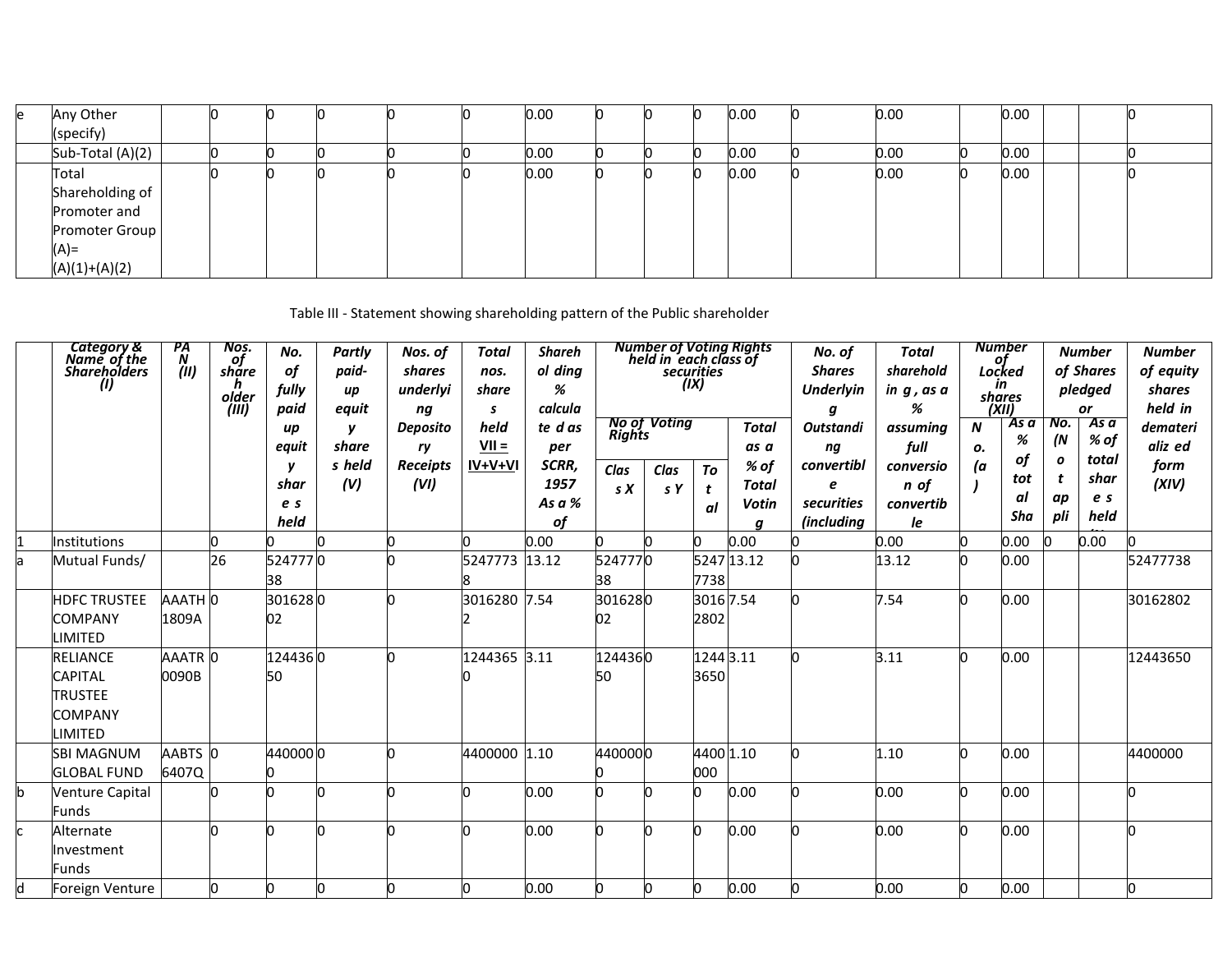|   | Capital Investors      |         |     |         |     |               |         |             |    |       |    |      |           |
|---|------------------------|---------|-----|---------|-----|---------------|---------|-------------|----|-------|----|------|-----------|
| e | Foreign Portfolio      |         | 147 | 1425120 | n   | 1425126 35.62 | 1425120 | 1425 35.62  |    | 35.62 | n  | 0.00 | 142512682 |
|   | Investors              |         |     | 682     |     | 82            | 682     | 1268        |    |       |    |      |           |
|   |                        |         |     |         |     |               |         | Þ.          |    |       |    |      |           |
|   | <b>FRANKLIN</b>        | AABCT 0 |     | 1552430 | lo. | 1552433 3.88  | 1552430 | $1552$ 3.88 |    | 3.88  |    | 0.00 | 15524332  |
|   | <b>TEMPLETON</b>       | 5310J   |     | 32      |     |               | 32      | 4332        |    |       |    |      |           |
|   | <b>INVESTMENT</b>      |         |     |         |     |               |         |             |    |       |    |      |           |
|   | <b>FUNDS</b>           |         |     |         |     |               |         |             |    |       |    |      |           |
|   | <b>FIAM GROUP</b>      | AAATF 0 |     | 1197310 | 0   | 1197313 2.99  | 1197310 | 1197 2.99   | 'n | 2.99  | n  | 0.00 | 11973131  |
|   | <b>TRUST FOR</b>       | 1593P   |     | 31      |     |               | 31      | 3131        |    |       |    |      |           |
|   | <b>EMPLOYEE</b>        |         |     |         |     |               |         |             |    |       |    |      |           |
|   | <b>BENEFIT PLANS -</b> |         |     |         |     |               |         |             |    |       |    |      |           |
|   | <b>FIAM EMERGING</b>   |         |     |         |     |               |         |             |    |       |    |      |           |
|   | <b>MARKETS</b>         |         |     |         |     |               |         |             |    |       |    |      |           |
|   | <b>COMMINGLED</b>      |         |     |         |     |               |         |             |    |       |    |      |           |
|   | POOL                   |         |     |         |     |               |         |             |    |       |    |      |           |
|   | <b>MORGAN</b>          | AAKCMO  |     | 6393400 | lo. | 6393407 1.60  | 6393400 | 6393 1.60   | n  | 1.60  | n  | 0.00 | 6393407   |
|   | <b>STANLEY</b>         | 8492P   |     |         |     |               |         | 407         |    |       |    |      |           |
|   | <b>INVESTMENT</b>      |         |     |         |     |               |         |             |    |       |    |      |           |
|   | <b>FUNDS INDIAN</b>    |         |     |         |     |               |         |             |    |       |    |      |           |
|   | <b>EQUITY FUND</b>     |         |     |         |     |               |         |             |    |       |    |      |           |
|   | FIDELITY FUNDS AACCF 0 |         |     | 7111150 | lo. | 7111159 1.78  | 7111150 | 7111 1.78   | n  | 1.78  | n  | 0.00 | 7111159   |
|   | <b>ASIAN</b>           | 3258J   |     | 9       |     |               |         | 159         |    |       |    |      |           |
|   | SMALLER                |         |     |         |     |               |         |             |    |       |    |      |           |
|   | <b>COMPANIES</b>       |         |     |         |     |               |         |             |    |       |    |      |           |
|   | <b>POOL</b>            |         |     |         |     |               |         |             |    |       |    |      |           |
|   | <b>MORGAN</b>          | AAECMO  |     | 5667730 | lo. | 5667736 1.42  | 5667730 | 5667 1.42   | n  | 1.42  |    | 0.00 | 5667736   |
|   | <b>STANLEY INDIA</b>   | 8287G   |     | 6       |     |               |         | 736         |    |       |    |      |           |
|   | <b>INVESTMENT</b>      |         |     |         |     |               |         |             |    |       |    |      |           |
|   | FUND, INC.             |         |     |         |     |               |         |             |    |       |    |      |           |
|   | <b>FIDELITY</b>        | AAATF 0 |     | 7200000 | lo. | 7200001 1.80  | 7200000 | 7200 1.80   | n. | 1.80  | 'n | 0.00 | 7200001   |
|   | <b>NORTHSTAR</b>       | 1570C   |     |         |     |               |         | 001         |    |       |    |      |           |
|   | <b>FUND</b>            |         |     |         |     |               |         |             |    |       |    |      |           |
|   | <b>GOVERNMENT</b>      | AACCN 0 |     | 1195000 | n   | 1195000 2.99  | 1195000 | 1195 2.99   | n. | 2.99  | O  | 0.00 | 11950000  |
|   | PENSION FUND           | 1454E   |     | 00      |     |               | 00      | 0000        |    |       |    |      |           |
|   | <b>GLOBAL</b>          |         |     |         |     |               |         |             |    |       |    |      |           |
|   | <b>FIDELITY</b>        | AAATF O |     | 1470000 | lo. | 1470000 3.67  | 1470000 | 1470 3.67   |    | 3.67  |    | 0.00 | 14700000  |
|   | <b>PURITAN</b>         | 1551H   |     | 00      |     |               | 00      | 0000        |    |       |    |      |           |
|   | <b>TRUST-FIDELITY</b>  |         |     |         |     |               |         |             |    |       |    |      |           |
|   | LOW-PRICED             |         |     |         |     |               |         |             |    |       |    |      |           |
|   | <b>STOCK FUND</b>      |         |     |         |     |               |         |             |    |       |    |      |           |
|   | STANDARD               | AAACF 0 |     | 7767860 | 0   | 7767867 1.94  | 7767860 | 7767 1.94   | n  | 1.94  | Ю  | 0.00 | 7767867   |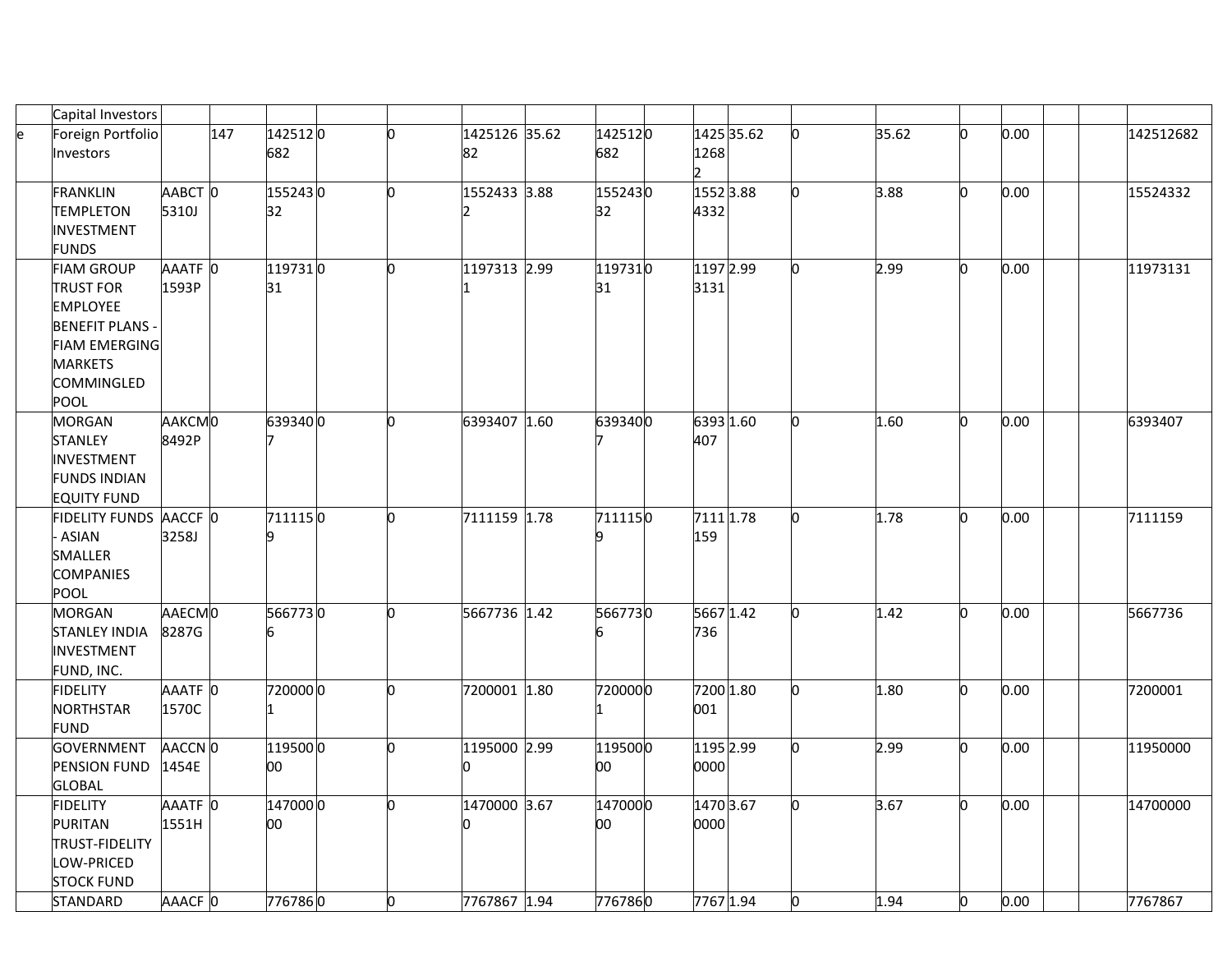|                | <b>CHARTERED</b>     | 6774H   |               |         |    |     |               |      |         |     | 867       |            |       |              |      |              |      |           |
|----------------|----------------------|---------|---------------|---------|----|-----|---------------|------|---------|-----|-----------|------------|-------|--------------|------|--------------|------|-----------|
|                | PRIVATE EQUITY       |         |               |         |    |     |               |      |         |     |           |            |       |              |      |              |      |           |
|                | (MAURITIUS)LIM       |         |               |         |    |     |               |      |         |     |           |            |       |              |      |              |      |           |
|                | <b>ITED</b>          |         |               |         |    |     |               |      |         |     |           |            |       |              |      |              |      |           |
|                | <b>TEMPLETON</b>     | AABTT 0 |               | 6117590 |    | l0. | 6117598 1.53  |      | 6117590 |     | 6117 1.53 |            | 1.53  | <sup>0</sup> | 0.00 |              |      | 6117598   |
|                | <b>GLOBAL</b>        | 3119N   |               |         |    |     |               |      |         |     | 598       |            |       |              |      |              |      |           |
|                | <b>INVESTMENT</b>    |         |               |         |    |     |               |      |         |     |           |            |       |              |      |              |      |           |
|                | TRUST -              |         |               |         |    |     |               |      |         |     |           |            |       |              |      |              |      |           |
|                | TEMPLETONEME         |         |               |         |    |     |               |      |         |     |           |            |       |              |      |              |      |           |
|                | <b>RGING</b>         |         |               |         |    |     |               |      |         |     |           |            |       |              |      |              |      |           |
|                | <b>MARKETS SMALL</b> |         |               |         |    |     |               |      |         |     |           |            |       |              |      |              |      |           |
|                | <b>CAP FUND</b>      |         |               |         |    |     |               |      |         |     |           |            |       |              |      |              |      |           |
|                | Financial            |         | $\mathcal{D}$ | 1794910 |    | n   | 179491        | 0.04 | 1794910 |     | 1794 0.04 |            | 0.04  | <sub>0</sub> | 0.00 |              |      | 179491    |
|                | Institutions/        |         |               |         |    |     |               |      |         |     | 91        |            |       |              |      |              |      |           |
|                | <b>Banks</b>         |         |               |         |    |     |               |      |         |     |           |            |       |              |      |              |      |           |
| g              | Insurance            |         |               | 3131590 |    | n   | 3131599 7.83  |      | 3131590 |     | 3131 7.83 |            | 7.83  | <sup>0</sup> | 0.00 |              |      | 31315999  |
|                | Companies            |         |               | 99      |    |     |               |      | 99      |     | 5999      |            |       |              |      |              |      |           |
|                | ICICI                | AAACI70 |               | 3131590 |    | n   | 3131599 7.83  |      | 3131590 |     | 3131 7.83 |            | 7.83  | l0           | 0.00 |              |      | 31315999  |
|                | PRUDENTIAL           | 351P    |               | 99      |    |     |               |      | 99      |     | 5999      |            |       |              |      |              |      |           |
|                | <b>IFE INSURANCE</b> |         |               |         |    |     |               |      |         |     |           |            |       |              |      |              |      |           |
|                | <b>COMPANY</b>       |         |               |         |    |     |               |      |         |     |           |            |       |              |      |              |      |           |
|                | <b>IMITED</b>        |         |               |         |    |     |               |      |         |     |           |            |       |              |      |              |      |           |
| h.             | Provident            |         | <sub>0</sub>  | l0      | O  | n   | lo.           | 0.00 | O.      | 'n. | b         | 0.00       | 0.00  | lo.          | 0.00 |              |      | 0         |
|                | Funds/ Pension       |         |               |         |    |     |               |      |         |     |           |            |       |              |      |              |      |           |
|                | <b>Funds</b>         |         |               |         |    |     |               |      |         |     |           |            |       |              |      |              |      |           |
|                | Any Other            |         | 1             | 3135540 |    | n.  | 3135548 0.78  |      | 3135540 |     | 3135 0.78 |            | 0.78  | l0.          | 0.00 |              |      | 3135548   |
|                | (specify)            |         |               |         |    |     |               |      |         |     | 548       |            |       |              |      |              |      |           |
|                | Other                |         |               | 3135540 |    | n   | 3135548 0.78  |      | 3135540 |     | 3135 0.78 |            | 0.78  | <sup>0</sup> | 0.00 |              |      | 3135548   |
|                |                      |         |               |         |    |     |               |      |         |     | 548       |            |       |              |      |              |      |           |
|                | Sub-Total (B)(1)     |         | 178           | 2296210 |    |     | 2296214 57.39 |      | 2296210 |     |           | 2296 57.39 | 57.39 | lo.          | 0.00 |              |      | 229621458 |
|                |                      |         |               | 458     |    |     | 58            |      | 458     |     | 2145      |            |       |              |      |              |      |           |
|                |                      |         |               |         |    |     |               |      |         |     | 8         |            |       |              |      |              |      |           |
| $\overline{2}$ | Central              |         | <sub>0</sub>  | O.      | n. | n.  | n.            | 0.00 | O.      | n   | o         | 0.00       | 0.00  | n            | 0.00 |              |      | n         |
|                | Government/          |         |               |         |    |     |               |      |         |     |           |            |       |              |      |              |      |           |
|                | State                |         |               |         |    |     |               |      |         |     |           |            |       |              |      |              |      |           |
|                | Government(s)/       |         |               |         |    |     |               |      |         |     |           |            |       |              |      |              |      |           |
|                | President of         |         |               |         |    |     |               |      |         |     |           |            |       |              |      |              |      |           |
|                | India                |         | Ю             | O       | 0  | n   | n.            | 0.00 | n       | n   | o         | 0.00       | 0.00  | l0           | 0.00 |              |      | h.        |
|                | Sub-Total (B)(2)     |         |               |         | n. | U   |               | 0.00 |         |     | b         | 0.00       | 0.00  |              |      |              |      | n         |
| β              | Non-institutions     |         |               |         |    | O   |               |      |         |     |           |            |       | O.           | 0.00 | $\mathbf{0}$ | 0.00 |           |
| a              | Individuals -        |         | 18984         | 7246450 |    |     | 7246459 1.81  |      | 7246450 |     | 7246 1.81 |            | 1.81  | 500          | 0.01 | $\mathbf{0}$ | 0.00 | 7243003   |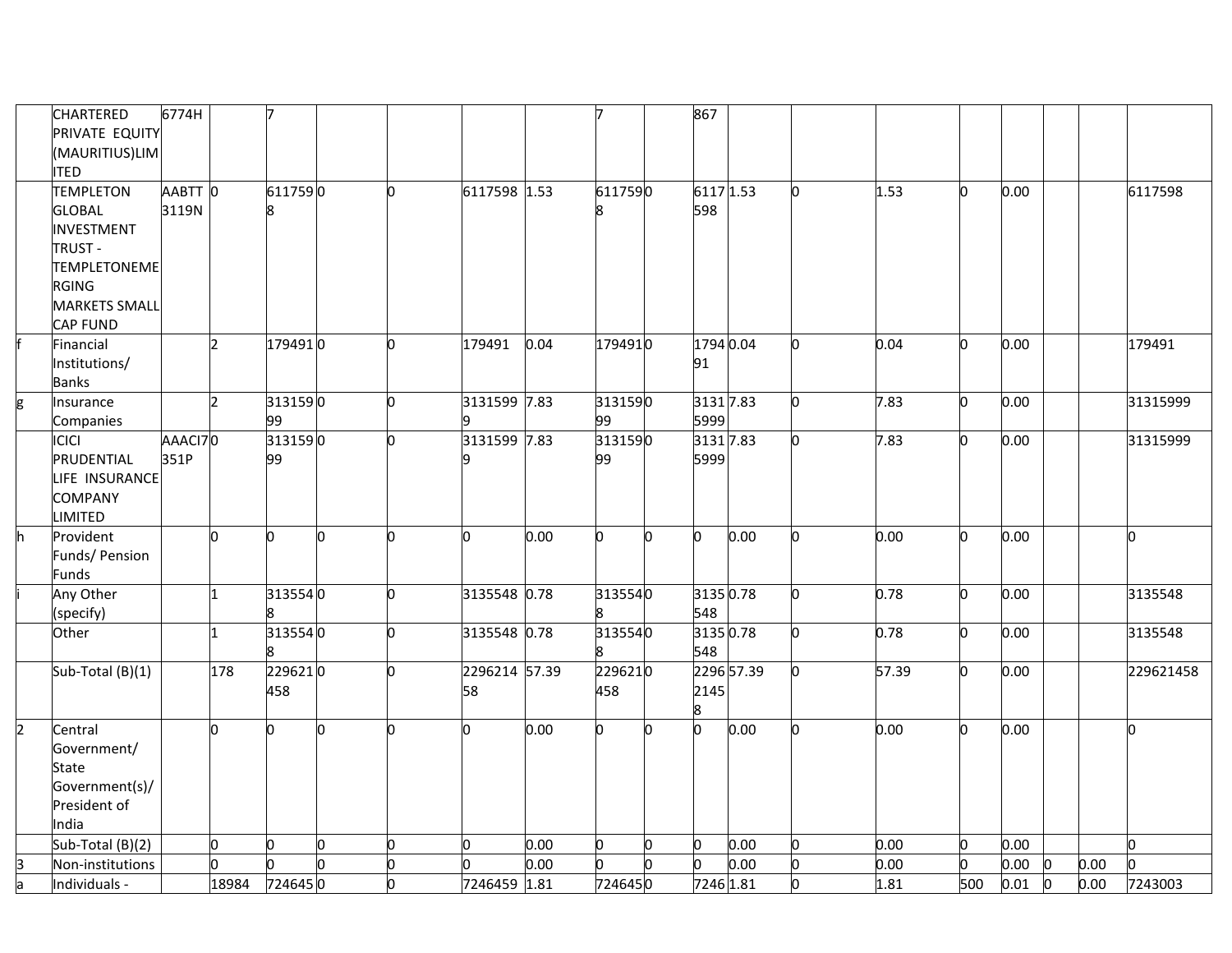|   |                         |         |                         | 9             |    |     |               |      | g            |   | 459       |            |   |       |              |      |          |
|---|-------------------------|---------|-------------------------|---------------|----|-----|---------------|------|--------------|---|-----------|------------|---|-------|--------------|------|----------|
|   | Individual              |         | 18981                   | 6401450       |    | n.  | 6401459 1.60  |      | 6401450      |   | 6401 1.60 |            |   | 1.60  | 500          | 0.01 | 6398003  |
|   | shareholders            |         |                         |               |    |     |               |      |              |   | 459       |            |   |       |              |      |          |
|   | holding nominal         |         |                         |               |    |     |               |      |              |   |           |            |   |       |              |      |          |
|   | share capital up        |         |                         |               |    |     |               |      |              |   |           |            |   |       |              |      |          |
|   | to Rs. 2 lakhs.         |         |                         |               |    |     |               |      |              |   |           |            |   |       |              |      |          |
|   | Individual              |         | lз                      | 8450000       |    | n.  | 845000        | 0.21 | 8450000      |   | 84500.21  |            | n | 0.21  | o            | 0.00 | 845000   |
|   | shareholders            |         |                         |               |    |     |               |      |              |   | 00        |            |   |       |              |      |          |
|   | holding nominal         |         |                         |               |    |     |               |      |              |   |           |            |   |       |              |      |          |
|   | share capital in        |         |                         |               |    |     |               |      |              |   |           |            |   |       |              |      |          |
|   | excess of Rs. 2         |         |                         |               |    |     |               |      |              |   |           |            |   |       |              |      |          |
|   | lakhs.                  |         |                         |               |    |     |               |      |              |   |           |            |   |       |              |      |          |
| b | <b>NBFCs registered</b> |         | lo.                     | n.            | l0 | n.  | b             | 0.00 | n.           | n | 0         | 0.00       | n | 0.00  | b            | 0.00 | 0        |
|   | with RBI                |         |                         |               |    |     |               |      |              |   |           |            |   |       |              |      |          |
|   | <b>Employee Trusts</b>  |         | 0                       | 0             | 0  | O   | o             | 0.00 | O.           |   | o         | 0.00       |   | 0.00  | o            | 0.00 | o        |
| d | Overseas                |         | n.                      | n             | h  |     | 'n            | 0.00 | <sub>0</sub> |   | b         | 0.00       |   | 0.00  | n            | 0.00 | n        |
|   | Depositories            |         |                         |               |    |     |               |      |              |   |           |            |   |       |              |      |          |
|   | (holding DRs)           |         |                         |               |    |     |               |      |              |   |           |            |   |       |              |      |          |
|   | (balancing              |         |                         |               |    |     |               |      |              |   |           |            |   |       |              |      |          |
|   | figure)                 |         |                         |               |    |     |               |      |              |   |           |            |   |       |              |      |          |
| e | Any Other               |         | 1702                    | 1632090       |    | l0. | 1632095 40.79 |      | 1632090      |   |           | 1632 40.79 |   | 40.79 | 2924         | 0.00 | 68859158 |
|   | (specify)               |         |                         | 543           |    |     | 43            |      | 543          |   | 0954      |            |   |       |              |      |          |
|   |                         |         |                         |               |    |     |               |      |              |   | З         |            |   |       |              |      |          |
|   | <b>Body Corporate</b>   |         | 418                     | 1140100       |    | b.  | 1140104 2.85  |      | 1140100      |   | 1140 2.85 |            |   | 2.85  | b            | 0.00 | 11401046 |
|   |                         |         |                         | 46            |    |     |               |      | 46           |   | 1046      |            |   |       |              |      |          |
|   | AADI FINANCIAL AARFA 0  |         |                         | 6100000       |    | l0. | 6100000 1.52  |      | 6100000      |   | 6100 1.52 |            |   | 1.52  | O            | 0.00 | 6100000  |
|   | <b>ADVISORS LLP</b>     | 5161F   |                         | n.            |    |     |               |      |              |   | 000       |            |   |       |              |      |          |
|   | Clearing                |         | 102                     | 2861300       |    | l0. | 286130        | 0.07 | 2861300      |   | 28610.07  |            |   | 0.07  | b            | 0.00 | 286130   |
|   | member                  |         |                         |               |    |     |               |      |              |   | 30        |            |   |       |              |      |          |
|   | Overseas                |         | $\overline{\mathbf{A}}$ | 1481330       |    | l0. | 1481336 37.03 |      | 1481330      |   |           | 1481 37.03 |   | 37.03 | o            | 0.00 | 53837727 |
|   | Corporate               |         |                         | 667           |    |     | 67            |      | 667          |   | 3366      |            |   |       |              |      |          |
|   | <b>Bodies</b>           |         |                         |               |    |     |               |      |              |   |           |            |   |       |              |      |          |
|   | <b>MARINA IV</b>        | AAJCM 0 |                         | 3942560       |    | lo. | 3942569 9.85  |      | 3942560      |   | 3942 9.85 |            | n | 9.85  | b            | 0.00 | 39425695 |
|   | (SINGAPORE)             | 9473F   |                         | 95            |    |     |               |      | 95           |   | 5695      |            |   |       |              |      |          |
|   | PTE.LTD.                |         |                         |               |    |     |               |      |              |   |           |            |   |       |              |      |          |
|   | <b>MARINA</b>           | AAJCM 0 |                         | 4562330       |    | lo. | 4562332 1.14  |      | 4562330      |   | 4562 1.14 |            |   | 1.14  | <sub>0</sub> | 0.00 | 4562332  |
|   | <b>HORIZON</b>          | 9474C   |                         | $\mathcal{P}$ |    |     |               |      |              |   | 332       |            |   |       |              |      |          |
|   | (SINGAPORE)             |         |                         |               |    |     |               |      |              |   |           |            |   |       |              |      |          |
|   | PTE.LTD                 |         |                         |               |    |     |               |      |              |   |           |            |   |       |              |      |          |
|   | <b>STANDARD</b>         | AAJCS50 |                         | 9849700       |    | l0. | 9849700 2.46  |      | 9849700      |   | 9849 2.46 |            |   | 2.46  | 0            | 0.00 | 9849700  |
|   | <b>CHARTERED</b>        | 416L    |                         | Ю             |    |     |               |      |              |   | 700       |            |   |       |              |      |          |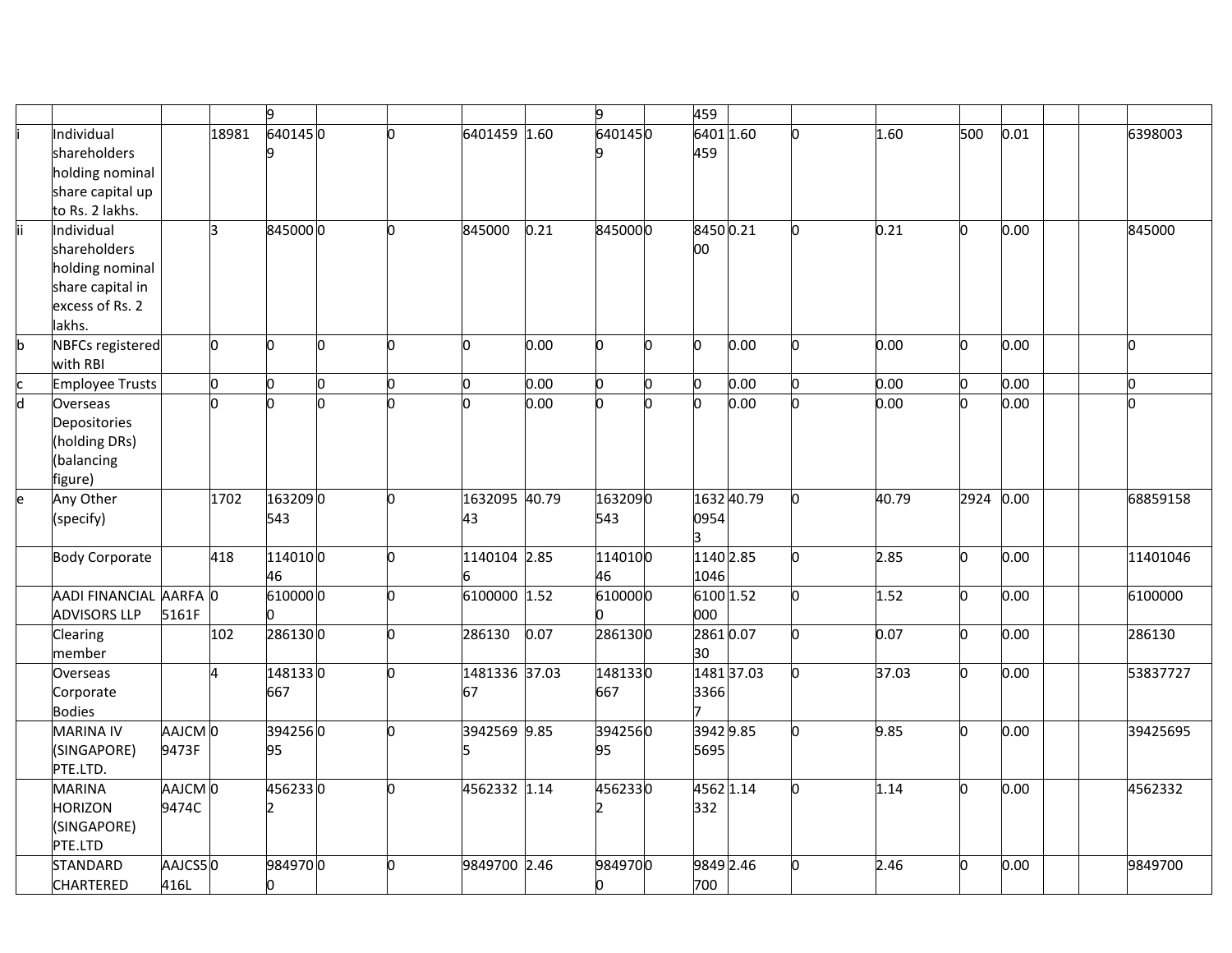| PRIVATE EQUITY                                                               |                               |       |                |  |                      |          |                |                     |  |          |      |      |  |           |
|------------------------------------------------------------------------------|-------------------------------|-------|----------------|--|----------------------|----------|----------------|---------------------|--|----------|------|------|--|-----------|
| (MAURITIUS)III<br>IMITED.                                                    |                               |       |                |  |                      |          |                |                     |  |          |      |      |  |           |
| <b>SYNNEX</b><br><b>MAURITIUS LTD</b>                                        | $zzzzz9$ <sub>0</sub><br>999Z |       | 9429590<br>40  |  | 9429594 23.57        |          | 9429590<br>40  | 9429 23.57<br>5940  |  | 23.57    |      | 0.00 |  |           |
| Foreign<br><b>Nationals</b>                                                  |                               |       | 25750          |  | 25750                | 0.01     | 25750          | 2575 0.01           |  | 0.01     |      | 0.00 |  | 24500     |
| Hindu Undivided<br>Family                                                    |                               | 601   | 3493260        |  | 349326               | 0.09     | 3493260        | 3493 0.09<br>26     |  | 0.09     |      | 0.00 |  | 349326    |
| Trust                                                                        |                               |       | 3740           |  | 3740                 | $0.00\,$ | 3740           | 3740 0.00           |  | $0.00\,$ |      | 0.00 |  | 3740      |
| Non-Resident<br>Indian (NRI)                                                 |                               | 470   | 1817850        |  | 1817855 0.45         |          | 1817850        | 1817 0.45<br>855    |  | 0.45     | 2924 | 0.16 |  | 1775410   |
| Other                                                                        |                               | 100   | 1192020        |  | 1192029 0.30         |          | 1192020        | 1192 0.30<br>029    |  | 0.30     |      | 0.00 |  | 1181279   |
| Sub-Total (B)(3)                                                             |                               | 20686 | 1704560<br>002 |  | 1704560 42.60<br>02  |          | 1704560<br>002 | 1704 42.60<br>5600  |  | 42.60    | 3424 | 0.00 |  | 76102161  |
| <b>Total Public</b><br>Shareholding<br>$(B)$ =<br>$(B)(1)+(B)(2)+(B)$<br>(3) |                               | 20864 | 4000770<br>460 |  | 4000774 100.00<br>60 |          | 4000770<br>460 | 4000 100.00<br>7746 |  | 100.00   | 3424 | 0.00 |  | 305723619 |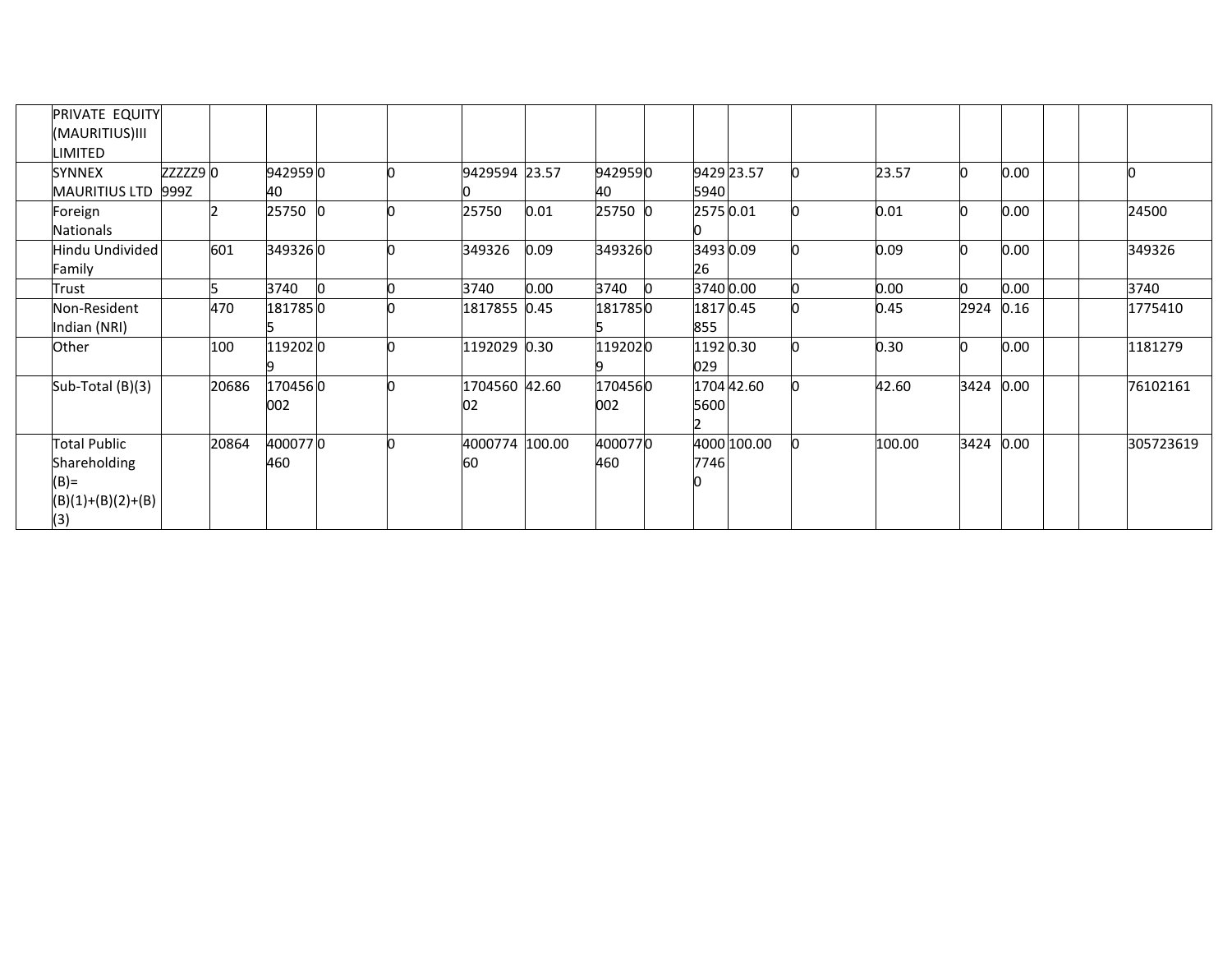|    | <b>Category &amp;</b> | Partly<br><b>Sharehol</b> Number of Voting Rights<br><b>PAN</b><br>No. of   No. of<br><b>Total</b><br>Nos. of |  |                        | No. of           | Total           |                          | Number of                       |                   | Number of              | <b>Number of</b> |               |                                 |                             |                     |        |                  |       |                          |
|----|-----------------------|---------------------------------------------------------------------------------------------------------------|--|------------------------|------------------|-----------------|--------------------------|---------------------------------|-------------------|------------------------|------------------|---------------|---------------------------------|-----------------------------|---------------------|--------|------------------|-------|--------------------------|
|    |                       | of the<br>7M)<br><b>Jully</b><br>paid-up<br><b>shares</b><br>shareh                                           |  | <b>shares</b>          | ding %           |                 | each class of securities |                                 |                   | <b>Shares</b>          | shareholdi       | Locked in     |                                 |                             | <b>Shares</b>       | equity |                  |       |                          |
|    | <b>Shareholders</b>   | paid<br>underlyin<br>held<br>older<br>equity                                                                  |  | <i>calculate</i>       |                  | (IX)            |                          |                                 | <b>Underlyin</b>  | q, as a %              |                  | <b>shares</b> |                                 | pledged or                  | shares held         |        |                  |       |                          |
|    |                       | $ V   =$<br><b>shares</b><br><b>Depositor</b><br>(III)<br>$\overline{up}$<br>(II)                             |  |                        |                  |                 |                          |                                 |                   | <b>Outstandin</b>      | assuming         |               | (XII)                           |                             | <b>otherwise</b>    | in     |                  |       |                          |
|    |                       |                                                                                                               |  | equity                 | held <b>held</b> | <b>Receipts</b> | <u> IV+V+VI</u>          | d as per<br>SCRR,<br>1957       |                   |                        | convertibl       | full          |                                 |                             | encumbere<br>(XIII) |        | dematerial       |       |                          |
|    |                       |                                                                                                               |  | <b>share</b><br>s held | (V)              | (VI)            |                          |                                 |                   |                        |                  | Total         | securities<br><i>(including</i> | conversion<br>of            | No.                 |        | No.              | As a  |                          |
|    |                       |                                                                                                               |  | (IV)                   |                  |                 |                          | As a % of<br>(A+B+C2)<br>(VIII) |                   | No of Voting<br>Rights |                  |               | <b>Warrants)</b>                | convertibl                  |                     | As a   |                  |       | ed form<br>(XIV)<br>(Not |
|    |                       |                                                                                                               |  |                        |                  |                 |                          |                                 |                   |                        |                  | as a<br>% of  | (X)                             | securities (                |                     | %      | (N               | % of  | Applicable               |
|    |                       |                                                                                                               |  |                        |                  |                 |                          |                                 |                   |                        | To               | Totál         |                                 | $\overline{as}\overline{a}$ |                     | of     | $\boldsymbol{o}$ | total |                          |
|    |                       |                                                                                                               |  |                        |                  |                 |                          |                                 | $\frac{Class}{S}$ | <b>Clas</b><br>s Y     | t                | Votin         |                                 | percentag<br>of diluted     |                     | tot    |                  | shar  |                          |
|    |                       |                                                                                                               |  |                        |                  |                 |                          |                                 |                   |                        | al               |               |                                 |                             |                     |        |                  |       |                          |
|    |                       |                                                                                                               |  |                        |                  |                 |                          |                                 |                   |                        |                  | rights        |                                 | share                       |                     | al     | ap               | e s   |                          |
|    |                       |                                                                                                               |  |                        |                  |                 |                          |                                 |                   |                        |                  |               |                                 | capital)<br>(XI)            |                     | Sha    | pli              | held  |                          |
|    |                       |                                                                                                               |  |                        |                  |                 |                          |                                 |                   |                        |                  |               |                                 |                             |                     |        |                  |       |                          |
| 11 | Custodian/DR          |                                                                                                               |  |                        |                  |                 |                          | 0.00                            |                   |                        |                  | 0.00          |                                 | 0.00                        |                     | 0.00   |                  |       |                          |
|    | Holder                |                                                                                                               |  |                        |                  |                 |                          |                                 |                   |                        |                  |               |                                 |                             |                     |        |                  |       |                          |
| 2  | Employee              |                                                                                                               |  |                        |                  |                 |                          | 0.00                            |                   |                        |                  | 0.00          |                                 | 0.00                        |                     | 0.00   |                  |       |                          |
|    | <b>Benefit Trust</b>  |                                                                                                               |  |                        |                  |                 |                          |                                 |                   |                        |                  |               |                                 |                             |                     |        |                  |       |                          |
|    |                       |                                                                                                               |  |                        |                  |                 |                          |                                 |                   |                        |                  |               |                                 |                             |                     |        |                  |       |                          |
|    | under SEBI)           |                                                                                                               |  |                        |                  |                 |                          |                                 |                   |                        |                  |               |                                 |                             |                     |        |                  |       |                          |
|    | (Share based          |                                                                                                               |  |                        |                  |                 |                          |                                 |                   |                        |                  |               |                                 |                             |                     |        |                  |       |                          |
|    | Employee              |                                                                                                               |  |                        |                  |                 |                          |                                 |                   |                        |                  |               |                                 |                             |                     |        |                  |       |                          |
|    |                       |                                                                                                               |  |                        |                  |                 |                          |                                 |                   |                        |                  |               |                                 |                             |                     |        |                  |       |                          |
|    | Benefit)              |                                                                                                               |  |                        |                  |                 |                          |                                 |                   |                        |                  |               |                                 |                             |                     |        |                  |       |                          |
|    | Regulations,          |                                                                                                               |  |                        |                  |                 |                          |                                 |                   |                        |                  |               |                                 |                             |                     |        |                  |       |                          |
|    | 2014)                 |                                                                                                               |  |                        |                  |                 |                          |                                 |                   |                        |                  |               |                                 |                             |                     |        |                  |       |                          |
|    | Total Non-            |                                                                                                               |  |                        |                  |                 | n                        | 0.00                            |                   |                        |                  | 0.00          |                                 | 0.00                        |                     | 0.00   | 0                | 0.00  |                          |
|    |                       |                                                                                                               |  |                        |                  |                 |                          |                                 |                   |                        |                  |               |                                 |                             |                     |        |                  |       |                          |
|    | Promoter-Non          |                                                                                                               |  |                        |                  |                 |                          |                                 |                   |                        |                  |               |                                 |                             |                     |        |                  |       |                          |
|    | Public                |                                                                                                               |  |                        |                  |                 |                          |                                 |                   |                        |                  |               |                                 |                             |                     |        |                  |       |                          |
|    | Shareholding          |                                                                                                               |  |                        |                  |                 |                          |                                 |                   |                        |                  |               |                                 |                             |                     |        |                  |       |                          |
|    |                       |                                                                                                               |  |                        |                  |                 |                          |                                 |                   |                        |                  |               |                                 |                             |                     |        |                  |       |                          |
|    | $(C) = (C)(1)+(C)(2)$ |                                                                                                               |  |                        |                  |                 |                          |                                 |                   |                        |                  |               |                                 |                             |                     |        |                  |       |                          |

Table IV - Statement showing shareholding pattern of the Non Promoter- Non Public shareholder

Table II- Unclaim Details

| Details of Shares which remain unclaimed may be given here along with details such as number of shareholders, outstanding shares held in |                  |  |  |  |  |  |  |
|------------------------------------------------------------------------------------------------------------------------------------------|------------------|--|--|--|--|--|--|
| demat/unclaimed suspense account, voting rights which are frozen etc.                                                                    |                  |  |  |  |  |  |  |
| No. of shareholders                                                                                                                      | No of share held |  |  |  |  |  |  |